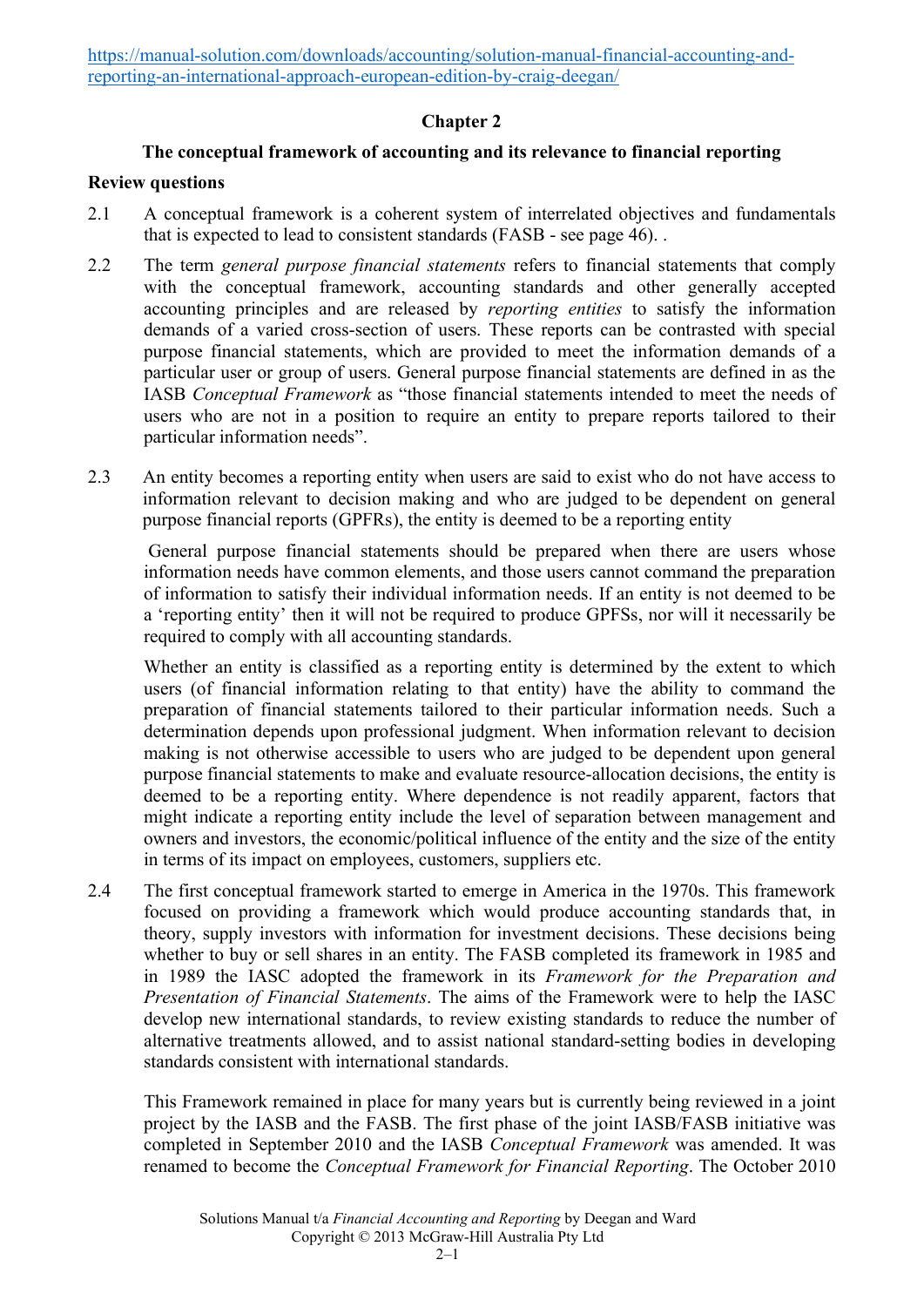revised version of the Conceptual Framework includes the first two chapters that the IASB has published as a result of its first phase of the conceptual framework project, these being:

- Chapter 1 The objective of financial reporting
- Chapter 3 Qualitative characteristics of useful financial information.

Chapter 2 of the Conceptual Framework, which has not yet been updated, will deal with the reporting entity concept. The IASB published an exposure draft on the reporting entity concept in March 2010. Chapter 4 contains the remaining text of the original IASB Framework (1989).

2.5 Whether or not we need a conceptual framework is a matter of opinion. Also, what is included within a conceptual framework will also be a matter of opinion. For example, we might not all agree on the stated *objectives* of general purpose financial reporting or on the qualitative characteristics that financial information should possess.

Ideally we would have had a conceptual framework prior to the development of accounting standards as this may have enabled the development of accounting standards that are consistent with one another. Also, if there is agreement on certain fundamental and key issues then such issues would not need to be debated each time a new accounting standard is being developed. It is a costly process to develop a conceptual framework, and one which will require ongoing work. It should be noted that the development of the FASB's first conceptual framework was very slow. Many of the issues or building blocks shown in Figure 2.1 on page 54 remain to be addressed. From 2005 most European countries adopted the IASB Framework. Ongoing work is being undertaken by the IASB and the FASB to develop a joint conceptual framework to be used internationally and in 2010 amendments were made and a new component of the framework was released.

2.6 In considering the matter of the level of expertise expected of financial statement readers, it has generally been accepted that readers are expected to have some proficiency in financial accounting. As a result, accounting standards are developed on this basis. The FASB Conceptual Framework had referred to the 'informed reader'. In the IASB Conceptual Framework, as released in 2010, it is explained that:

> Financial reports are prepared for users who have a reasonable knowledge of business and economic activities and who review and analyse the information diligently. At times, even well-informed and diligent users may need to seek the aid of an adviser to understand information about complex economic phenomena.

 Therefore, financial statements are not compiled for an audience that is not educated to some degree in the workings of accounting - this is an interesting observation given the many hundreds of thousands of financial statements being sent to investors annually, most of whom would have no grounding whatsoever in accounting. Students should be encouraged to consider whether it is reasonable to make this assumption about perceived expertise. If this assumption was not made then what implications would this have for accounting standards and general purpose financial statements? Is there a realistic alternative to making this assumption?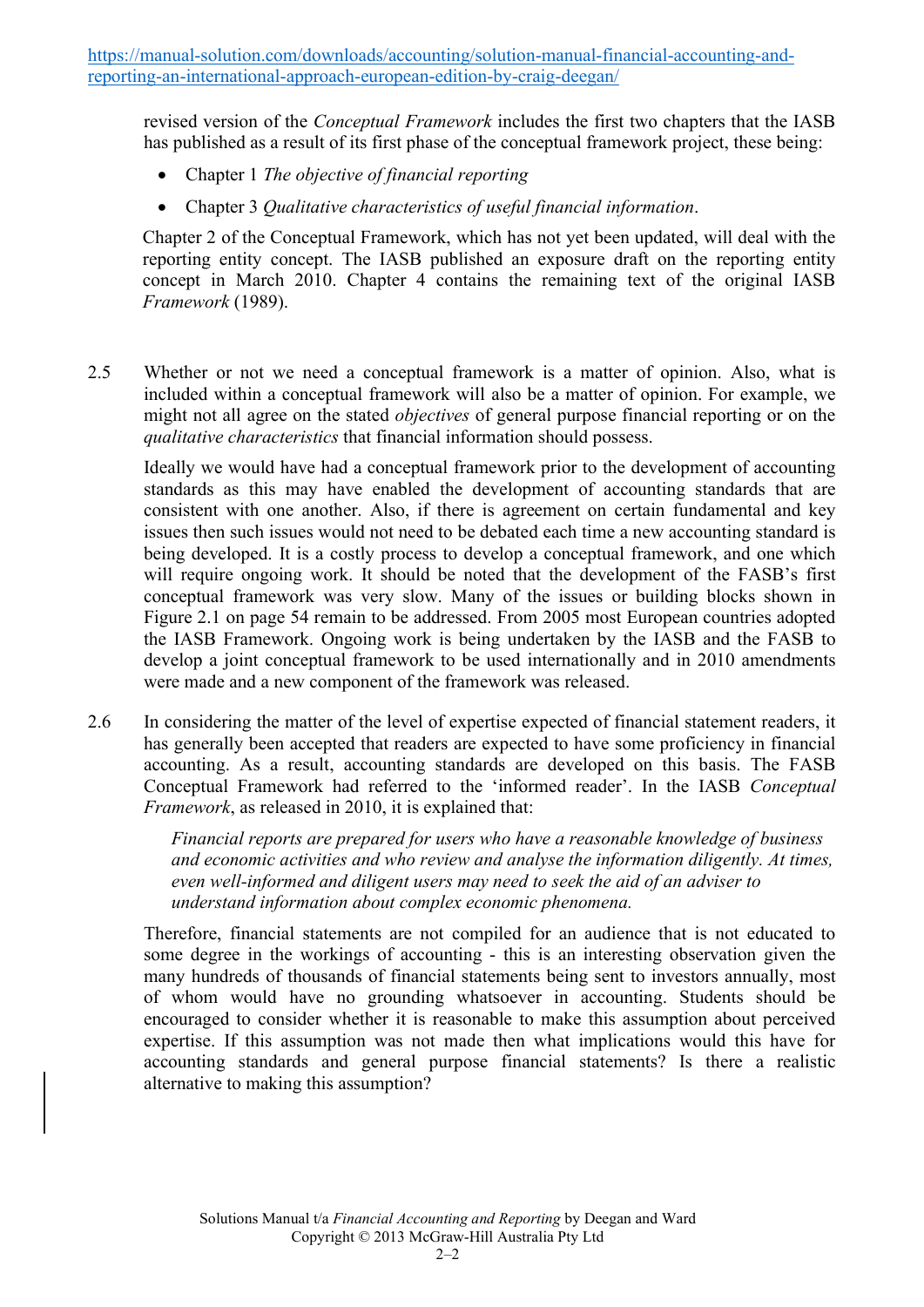### 2.7 The IASB Conceptual Framework defines income as:

increases in economic benefits during the accounting period in the form of inflows or enhancements of assets or decreases of liabilities that result in increases in equity, other than those relating to contributions from equity participants.

The Conceptual Framework draws a distinction between 'revenues' and 'gains'. Income consists of both revenues and gains. Under the Conceptual Framework, 'revenue' arises in the course of the ordinary activities of an entity and is referred to by a variety of different names, including sales, fees, interest, dividends, royalties and rent. 'Gains' represent other items that meet the definition of income and might, or might not, arise in the course of the ordinary activities of an enterprise. Gains include, for example, those arising on the disposal of non-current assets or increases in the value of assets. Some gains, those that arose in the ordinary course of business are included in profit or loss and other unrealised gains, such as the upward revaluation of assets are included in 'other comprehensive income'. Some measure of professional judgment will be involved in determining whether a component of income should be classified as 'revenue' or as a 'gain'. Prior to 2005, within some countries in Europe, rather than referring to income reference was made to 'sales' and 'other income' and there was no statement of comprehensive income. Students should be encouraged to consider whether it is useful to subdivide income into revenues and gains.

2.8 Enhancing qualitative characteristics are complementary to fundamental qualitative characteristics. Enhancing qualitative characteristics distinguish more useful information from less useful information. The enhancing qualitative characteristics are comparability, verifiability, timeliness and understandability. These characteristics enhance the decisionusefulness of financial reporting information that is relevant and faithfully represented. As paragraph QC 4 of the IASB Conceptual Framework states:

> If financial information is to be useful, it must be relevant and faithfully represents what it purports to represent. The usefulness of financial information is enhanced if it is comparable, verifiable, timely and understandable.

2.9 According to the IASB Conceptual Framework, to be useful, financial information must not only represent relevant phenomena, but it must also 'faithfully represent' the phenomena that it purports to represent. According to paragraph QC 12 of the IASB Conceptual Framework:

> To be a perfectly faithful representation, a depiction would have three characteristics. It would be complete, neutral and free from error. Of course, perfection is seldom, if ever, achievable. The Board's objective is to maximise those qualities to the extent possible.

In terms of the three characteristics of 'complete', neutral' and 'free from error', that together reflect faithful representation, paragraphs QC13, 14, and 15 of the IASB Conceptual Framework state:

- QC13 A complete depiction includes all information necessary for a user to understand the phenomenon being depicted, including all necessary descriptions and explanations. For example, a complete depiction of a group of assets would include, at a minimum, a description of the nature of the assets in the group, a numerical depiction of all of the assets in the group, and a description of what the numerical depiction represents (for example, original cost, adjusted cost or fair value).
- QC14 A neutral depiction is without bias in the selection or presentation of financial information. A neutral depiction is not slanted, weighted, emphasised, de-emphasised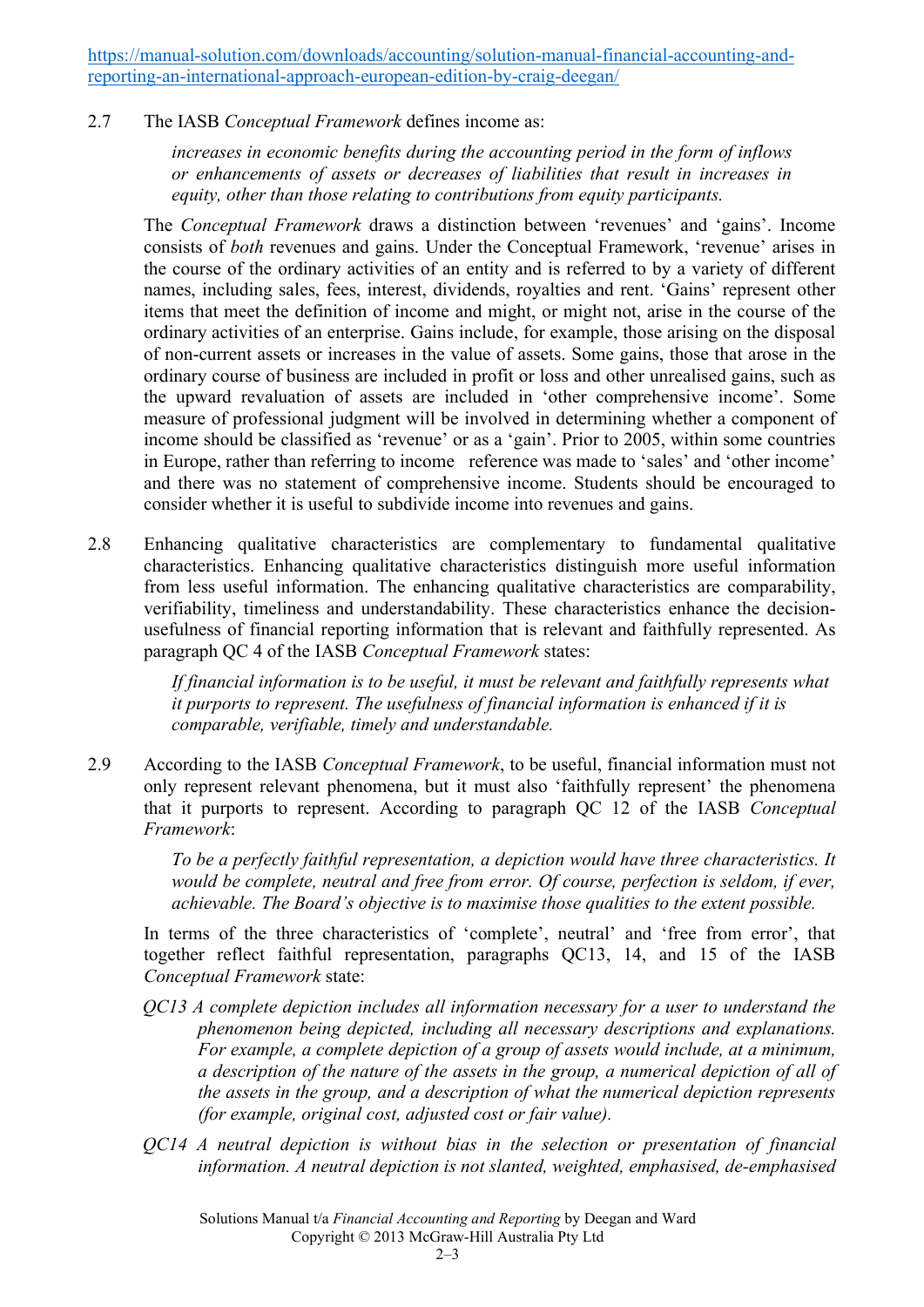or otherwise manipulated to increase the probability that financial information will be received favourably or unfavourably by users. Neutral information does not mean information with no purpose or no influence on behaviour. On the contrary, relevant financial information is, by definition, capable of making a difference in users' decisions.

QC15 Faithful representation does not mean accurate in all respects. Free from error means there are no errors or omissions in the description of the phenomenon, and the process used to produce the reported information has been selected and applied with no errors in the process. In this context, free from error does not mean perfectly accurate in all respects. For example, an estimate of an unobservable price or value cannot be determined to be accurate or inaccurate. However, a representation of that estimate can be faithful if the amount is described clearly and accurately as being an estimate, the nature and limitations of the estimating process are explained, and no errors have been made in selecting and applying an appropriate process for developing the estimate.

Hence, from the above paragraphs we should understand that financial information that faithfully represents a particular transaction or event will depict the economic substance of the underlying transaction or event, which is not necessarily the same as its legal form. Further, faithful representation does not mean total absence of error in the depiction of particular transactions, events or circumstances because the economic phenomena presented in financial statements are often, and necessarily, measured under conditions of uncertainty. Hence, most financial reporting measures involve various estimates and instances of professional judgment. To faithfully represent a transaction or event an estimate must be based on appropriate inputs and each input should reflect the best available information.

2.10 Within the IASB Framework, the primary users of general purpose financial reports are deemed to be 'investors, lenders and other creditors'. As the IASB Framework (Chapter 1, paragraph OB5) states:

> Many existing and potential investors, lenders and other creditors cannot require reporting entities to provide information directly to them and must rely on general purpose financial reports for much of the financial information they need. Consequently, they are the primary users to whom general purpose financial reports are directed.

In the previous conceptual framework released by the IASB the 'public' had been identified as a user of general purpose financial statements. However, in the IASB Conceptual Framework released in 2010, even though a primary group of users are identified, it is proposed that accounting information designed to meet the information needs of investors, creditors and other users will usually also meet the needs of the other user groups identified. As the IASB *Conceptual Framework* (Chapter 1, paragraph OB10) states:

Other parties, such as regulators and members of the public other than investors, lenders and other creditors, may also find general purpose financial reports useful. However, those reports are not primarily directed to these other groups.

In explaining the reasons why the users of financial statements were identified as primarily being investors, lenders and other creditors, the Basis for Conclusions that accompanied the release of the IASB Conceptual Framework stated: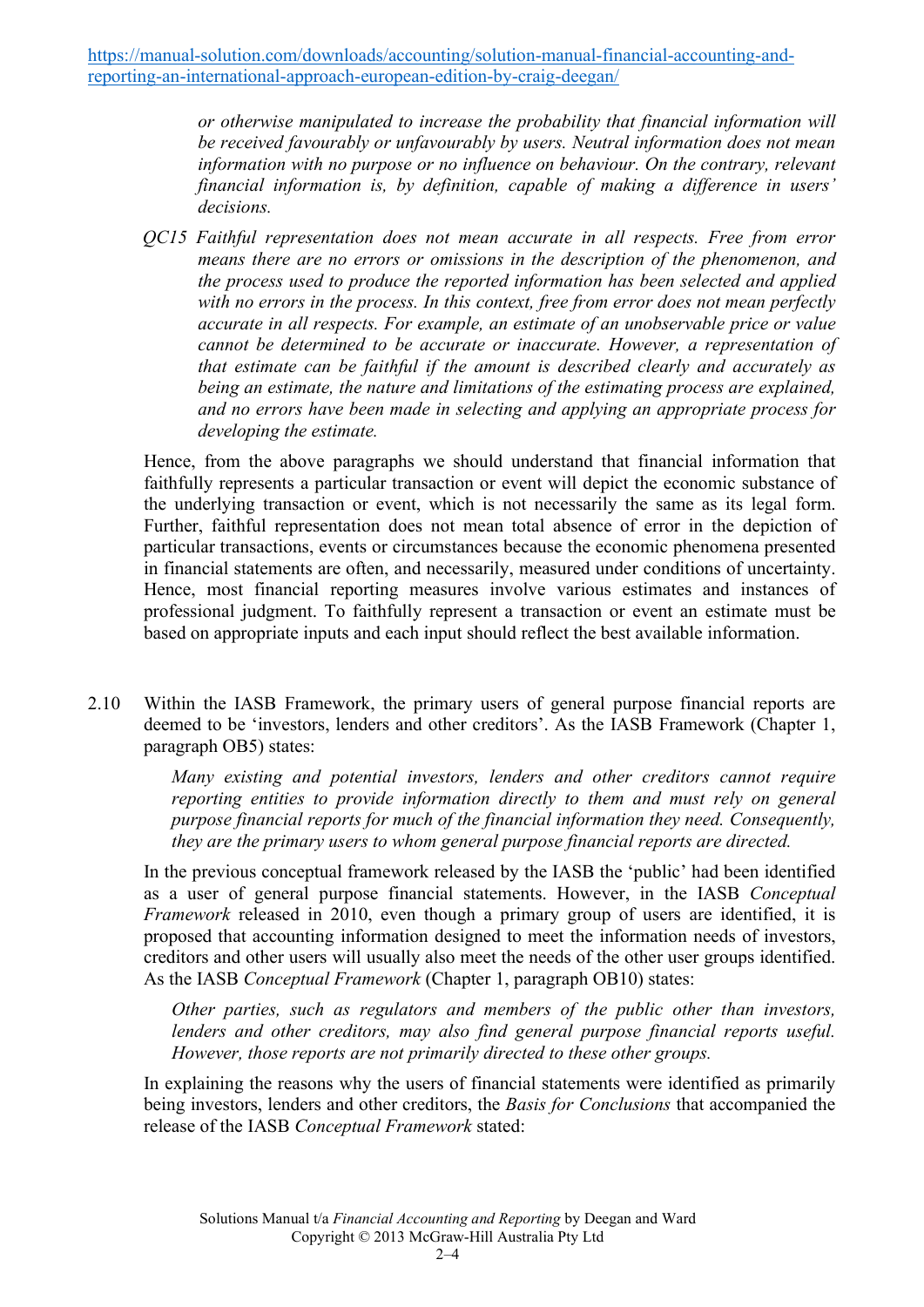The reasons why the Board concluded that the primary user group should be the existing and potential investors, lenders and other creditors of a reporting entity are:

- (a) Existing and potential investors, lenders and other creditors have the most critical and immediate need for the information in financial reports and many cannot require the entity to provide the information to them directly.
- (b) The Board's and the FASB's responsibilities require them to focus on the needs of participants in capital markets, which include not only existing investors but also potential investors and existing and potential lenders and other creditors.
- (c) Information that meets the needs of the specified primary users is likely to meet the needs of users both in jurisdictions with a corporate governance model defined in the context of shareholders and those with a corporate governance model defined in the context of all types of stakeholders.

Students should be encouraged to discuss whether they agree with the above depiction of users.

In considering the matter of the level of expertise expected of financial statement readers, it has generally been accepted that readers are expected to have some proficiency in financial accounting. As a result, accounting standards are developed on this basis. The IASB Conceptual Framework, (Chapter 3, paragraph Q32) explains that:

Financial reports are prepared for users who have a reasonable knowledge of business and economic activities and who review and analyse the information diligently. At times, even well-informed and diligent users may need to seek the aid of an adviser to understand information about complex economic phenomena.

So financial statements are written for an audience that is educated to some degree in the workings of accounting—this is an interesting observation given the many hundreds of thousands of financial statements being sent to investors annually, most of whom would have no grounding whatsoever in accounting. To usefully consider the required qualitative characteristics financial information should possess (for example, relevance and understandability), some assumptions about the abilities of report users are required. It would appear that those responsible for developing conceptual frameworks have accepted that individuals without any expertise in accounting are not the intended audience of reporting entities' financial statements (even though such people may have a considerable amount of their own wealth invested). Again, students should be encouraged to discuss this assumption.

2.11 Directors must comply with accounting standards. Nevertheless, if directors believe that particular accounting standards are not appropriate, they have the option of highlighting this fact and explaining why. Specifically, paragraph 23 of IAS 1 Presentation of Financials Statements states:

> In the extremely rare circumstances in which management concludes that compliance with a requirement in an International Financial Reporting Standard would be so misleading that it would conflict with the objective of financial statements set out in the Conceptual Framework, but the relevant regulatory framework prohibits departure from the requirement, the entity shall, to the maximum extent possible, reduce the perceived misleading aspects of compliance by disclosing:

> (a) the title of the International Financial Reporting Standard in question, the nature of the requirement, and the reason why management has concluded that complying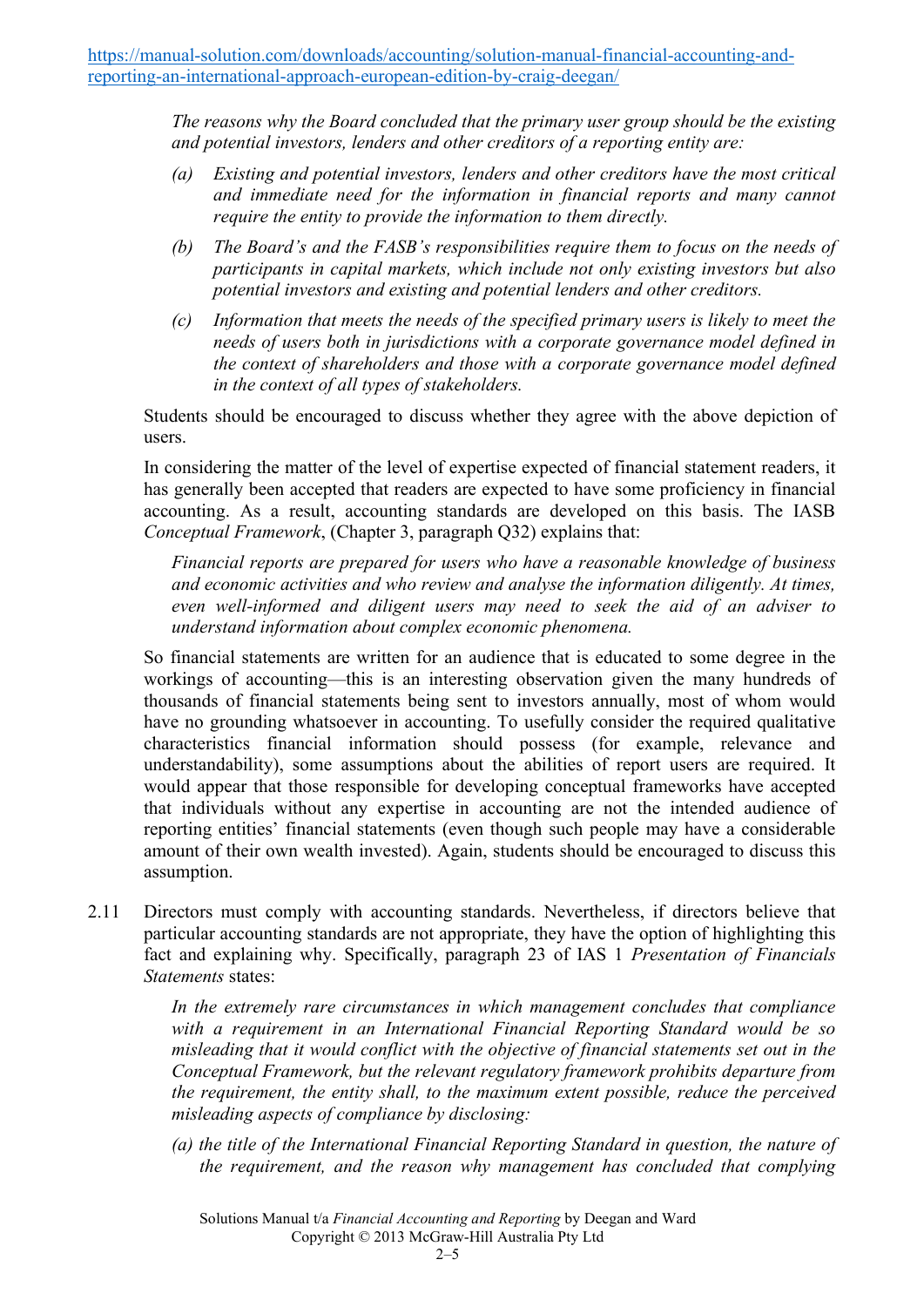with that requirement is so misleading in the circumstances that it conflicts with the objective of financial statements set out in the Conceptual Framework; and

(b) for each period presented, the adjustments to each item in the financial statements that management has concluded would be necessary to achieve a fair presentation.

As we can see from the above, IAS 1 includes a rebuttable presumption that if other entities in similar circumstances comply with the requirement, the entity's compliance with the requirement would not be so misleading that it would conflict with the objective of financial statements set out in the IASB Conceptual Framework.

2.12 Previously, it was generally accepted that the IASB Conceptual Framework was not mandatory. However, accounting standards that have been adopted by the EU are and the inclusion of two paragraphs in Accounting Standard IAS 8 Accounting Policies, Changes in Accounting Estimates, and Errors has changed this position so that preparers of general purpose financial statements are now required to follow the IASB Framework. Specifically, paragraphs 10 and 11 of IAS 8 state:

> 10. In the absence of an International Financial Reporting Standard that specifically applies to a transaction, other event or condition, management shall use its judgement in developing and applying an accounting policy that results in information that is:

- (a) relevant to the economic decision-making needs of users; and
- (b) reliable, in that the financial statements:
	- (i) represent faithfully the financial position, financial performance and cash flows of the entity;
	- (ii) reflect the economic substance of transactions, other events and conditions, and not merely the legal form;
	- $(iii)$  are neutral, that is, free from bias;
	- (iv) are prudent; and
	- (v) are complete in all material respects.

11. In making the judgement described in paragraph 10, management shall refer to, and consider the applicability of, the following sources in descending order:

(a) the requirements and guidance in International Financial Reporting Standards dealing with similar and related issues; and

(b) the definitions, recognition criteria and measurement concepts for assets, liabilities, income and expenses in the IASB Conceptual Framework.

Hence, the accounting standard IAS 8 requires management to refer to the IASB Conceptual Framework where a specific issue is not addressed in a particular accounting standard. That is, in the absence of a specific accounting standard to address an issue, reporting entities must be guided by the IASB Conceptual Framework.

2.13 Given the central importance of the definition of assets to financial reporting (the definitions of the other elements of accounting are based around the definition of assets), any change to it will conceivably have broad implications for financial reporting. In relation to joint work being undertaken by the FASB and IASB, the FASB and IASB released a *Project Update:* Conceptual Framework—Phase B: Elements and Recognition in 2008. After consulting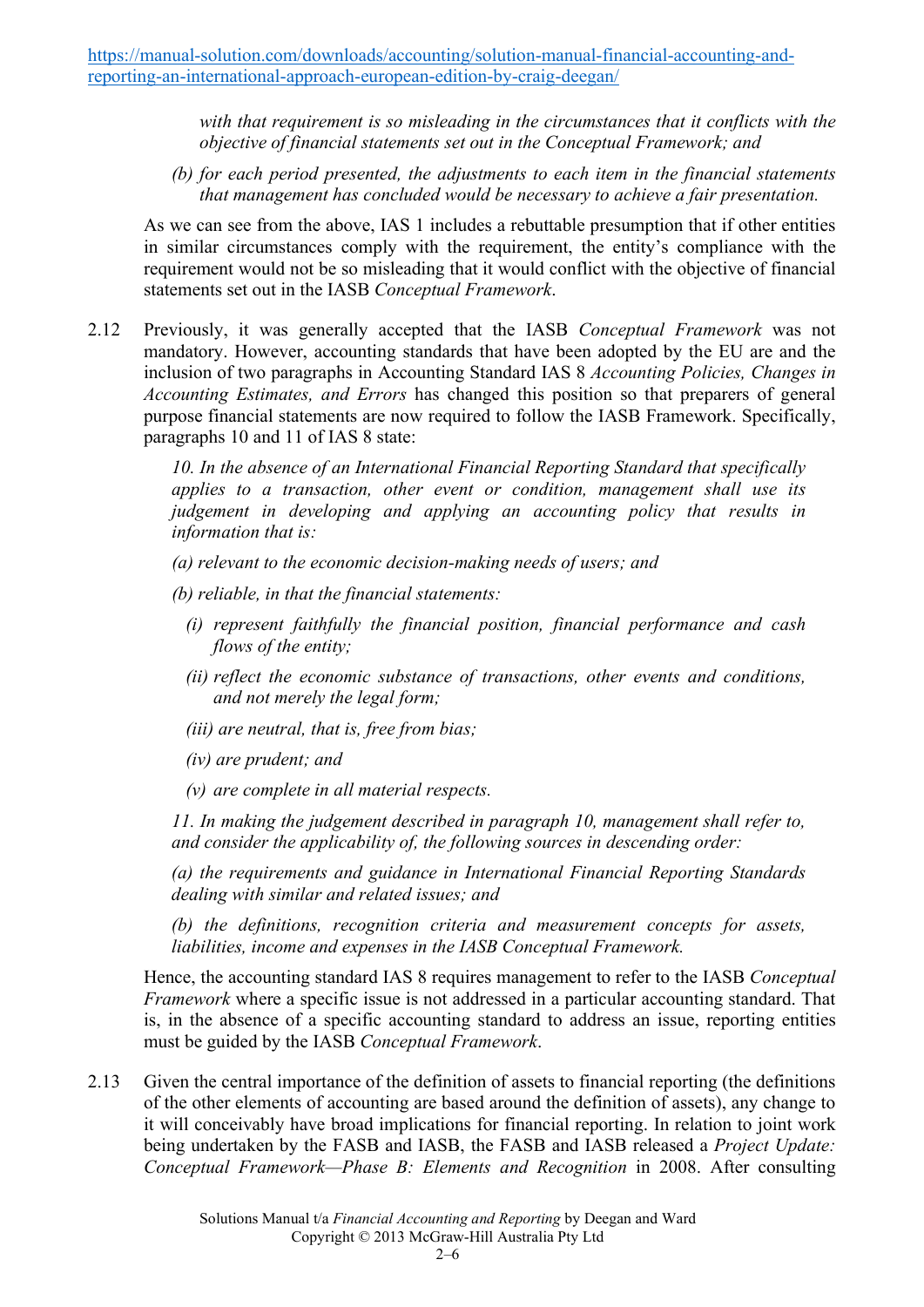technical experts, the Boards decided to consider the following working definition of an asset:

An asset of an entity is a present economic resource to which the entity has a right or other access that others do not have.

Whether the above definition replaces the existing definition of assets is something that will be revealed in future years. Certainly, the above definition seems to have some limitations of its own. Again, what we need to appreciate is that given that the definitions of other elements of accounting (equity, income and expenses) rely directly upon the definition of assets, any change to the definition of assets will potentially have very significant impacts on general purpose financial reporting.

In relation to the current thinking on a revised liability definition, the IASB and FASB have suggested the following:

A liability of an entity is a present economic obligation for which the entity is the obligor.

This proposed definition uses a number of key terms, specifically: present, economic obligation and obligor. The IASB and FASB have provided the following definitions of these key terms:

- Present means that on the date of the financial statements both the economic obligation exists and the entity is the obligor.
- An economic obligation is an unconditional promise or other requirement to provide or forgo economic resources, including through risk protection.
- An entity is the *obligor* if the entity is required to bear the economic obligation and its requirement to bear the economic obligation is enforceable by legal or equivalent means.

Again, as with the proposed change to the definition of assets, the suggested change to the definition of liability could potentially have significant implications for financial reporting if it was ultimately incorporated within the revised conceptual framework. For example, the above definition could act to exclude constructive or equitable obligations that are not 'enforceable by legal or equivalent means'. This would be a major departure from existing practice. Further, and as with the definition of assets, any change to the definition of liabilities will potentially have very significant impacts on the expenses, income and equity of a reporting entity. Again, whether the above proposed definition ultimately becomes part of the revised conceptual framework is a matter for debate.

2.14 We do not need separate recognition criteria for equity. The *Conceptual Framework* defines equity as 'the residual interest in the assets of the entity after deducting all its liabilities'. The residual interest is a claim or right to the net assets of the reporting entity. As a residual interest, equity ranks after liabilities in terms of a claim against the assets of a reporting entity. Consistent with the definitions of income and expenses, the definition of equity is directly a function of the definitions of assets and liabilities. Given that equity represents a residual interest in the assets of an entity, the amount disclosed as equity will correspond with the difference between the amounts assigned to assets and liabilities. As such, the criteria for the recognition of assets and liabilities, in turn, directly govern the recognition of equity. That is, as equity equals assets minus liabilities, and as we have recognition criteria for assets and liabilities, then equity being the difference does not have to have specific recognition criteria.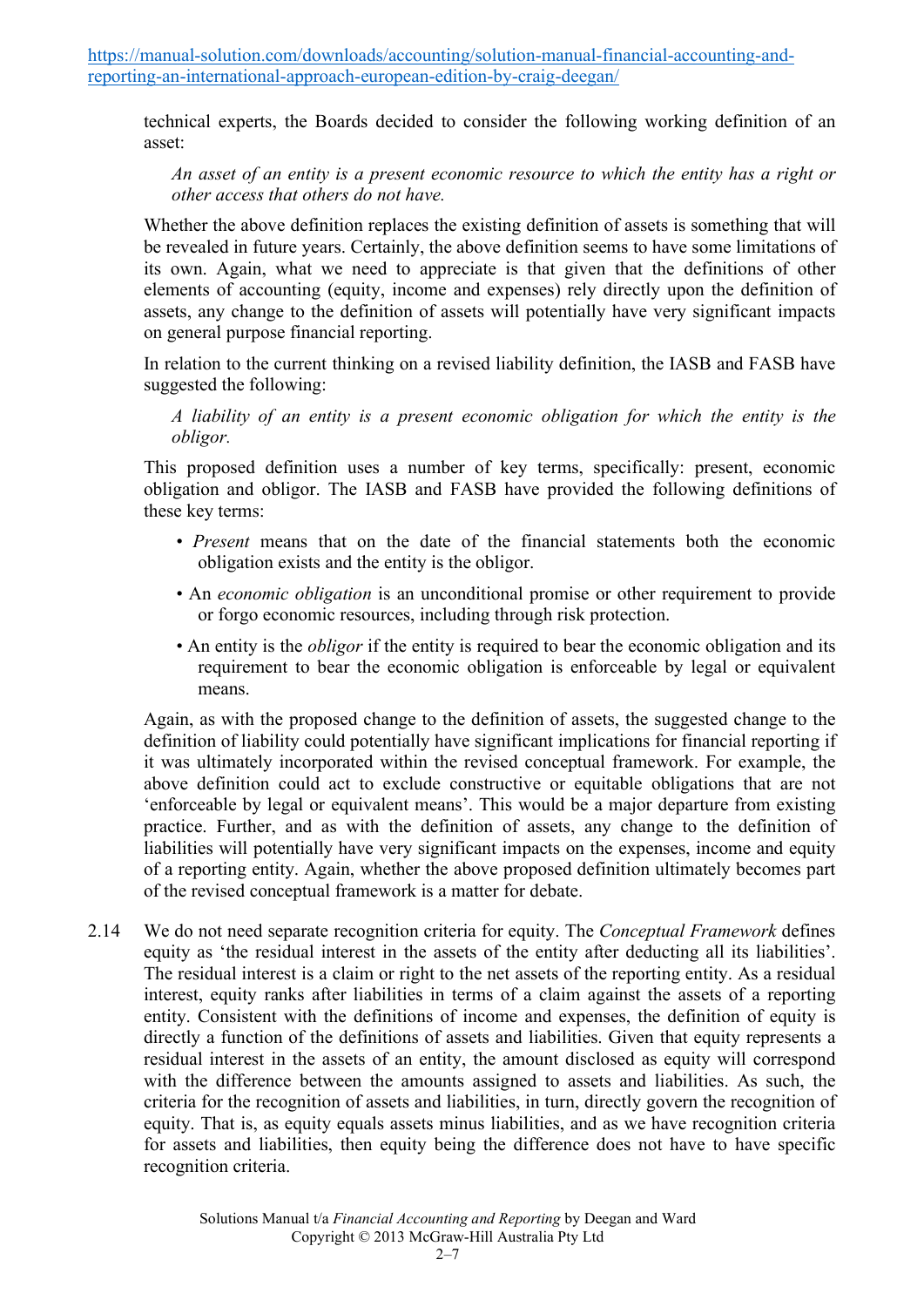- 2.15 It is preferable to have a well-developed conceptual framework prior to the development of accounting standards because:
	- Accounting standards would then be more consistent and logical, because they are developed from an orderly set of concepts. The view is that in the absence of a coherent theory, the development of accounting standards could be somewhat ad hoc. As the FASB and IASB (2005, p. 1) state:

To be principles-based, standards cannot be a collection of conventions but rather must be rooted in fundamental concepts. For standards on various issues to result in coherent financial accounting and reporting, the fundamental concepts need to constitute a framework that is sound, comprehensive, and internally consistent.

- Increased international compatibility of accounting standards should occur, because they are based on a conceptual framework that is similar to that in other jurisdictions (for example, there is much in common between the IASB and FASB Frameworks).
- The IASB should be more accountable for their decisions when developing accounting standards, because the thinking behind specific requirements should be more explicit, as should any departures from the concepts that might be included in particular accounting standards.
- Having a conceptual framework should alleviate some of the political pressure that might otherwise be exerted when accounting standards are developed—the conceptual framework could, in a sense, provide a defence against political attack.
- The development of accounting standards and other authoritative pronouncements should be more economical because the concepts developed within the conceptual framework will guide the IASB in their decision making.
- Where accounting concepts developed within a conceptual framework cover a particular issue, there might be less need to develop additional accounting standards.
- 2.16 The elements of financial statements as per the Conceptual Framework are assets, liabilities, expenses, income and equity. See the text on pages 72 to 84 and the IASB Conceptual Framework for the definitions and recognition criteria of the various elements.
- 2.17 The recognition of assets, liabilities, income and expenses is dependent upon the following criteria:
	- An item that meets the definition of an element should be recognised if:
	- (a) it is probable that any future economic benefit associated with the item will flow to or from the entity; and
	- (b) the item has a cost or value that can be measured with reliability.

The determination of 'probable' is central to the recognition criteria applied to the elements of financial statements. Unfortunately, however, the IASB Conceptual Framework does not define 'probable'. However, it is generally accepted that probably means 'more likely rather than less likely'.

A transaction or event needs also to be capable of reliable measurement before it is recognised for financial reporting purposes. This does not require that there must be certainty in relation to the measurement, because in practice there are many transactions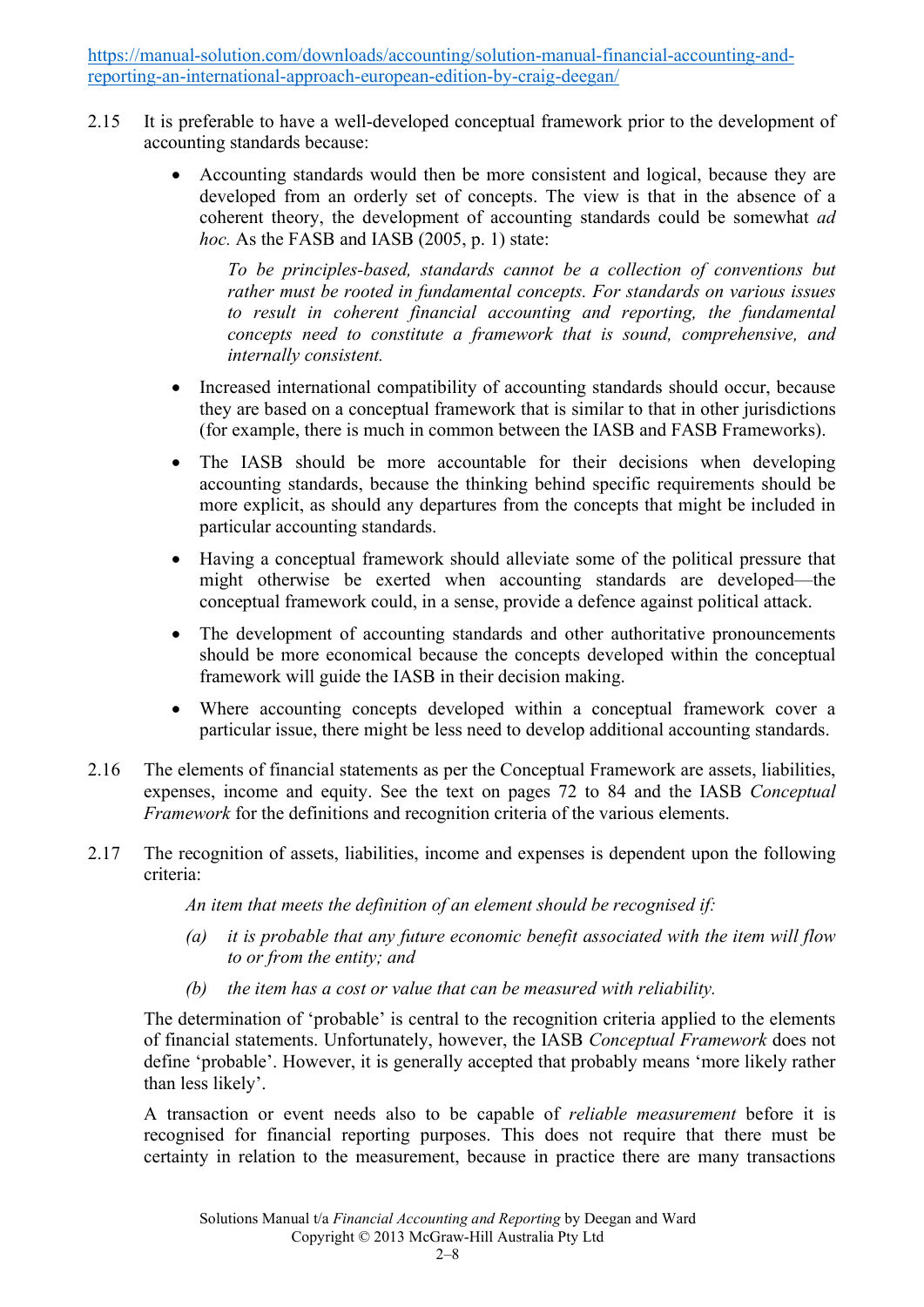involving estimations that cannot be measured with certainty. For example, in determining the depreciation expense, the useful life of the asset needs to be estimated and this cannot be known with any degree of certainty. As another example, liability provisions are created for liabilities of uncertain timing and/or amount. As paragraph 11 of IAS 37 Provisions, Contingent Liabilities, and Contingent Assets states, 'provisions can be distinguished from other liabilities such as trade payables and accruals because there is uncertainty about the timing of the amount of the future expenditure required in settlement'. Paragraph 36 of IAS 37 further states that the 'amount recognised as a provision shall be the best estimate of the expenditure required to settle the present obligation at the end of the reporting period'.

The term 'reliably' means the item can be objectively determined, and the reason behind estimation (if any) can be justified. Therefore, for a transaction or event to be recognised reporting entities have to satisfy the reliable measurement criteria even though they may not be able to be measure the transaction or event with certainty. A measurement is deemed to be reliable if it is complete, neutral and free from error.

 2.18 Relevance is a fundamental qualitative characteristic of financial reporting. Under the IASB Conceptual Framework, information is regarded as relevant if it is considered capable of making a difference to a decision being made by users of the financial statements. Specifically, paragraph QC 6 states:

> Relevant financial information is capable of making a difference in the decisions made by users. Information may be capable of making a difference in a decision even if some users choose not to take advantage of it or are already aware of it from other sources.

There are two main aspects to relevance. For information to be relevant it should have both predictive value and confirmatory value (or feedback value), the latter referring to information's utility in confirming or correcting earlier expectations.

The other primary qualitative characteristic (other than relevance) is 'faithful representation'. According to the IASB Conceptual Framework, to be useful, financial information must not only represent relevant phenomena, but it must also faithfully represent the phenomena that it purports to represent. According to paragraph QC 12 of the IASB Conceptual Framework:

To be a perfectly faithful representation, a depiction would have three characteristics. It would be complete, neutral and free from error. Of course, perfection is seldom, if ever, achievable. The Board's objective is to maximise those qualities to the extent possible.

Ideally, financial information should be both relevant and representationally faithful. However, it is possible for information to be representationally faithful, but not very relevant, or the other way around. Such information would, in this case, not be deemed to be useful. As Paragraph QC 17 of the IASB Conceptual Framework states:

Information must be both relevant and faithfully represented if it is to be useful. Neither a faithful representation of an irrelevant phenomenon nor an unfaithful representation of a relevant phenomenon helps users make good decisions.

 There is often a trade-off between relevance and representational faithfulness. For example, the earlier we can obtain the financial performance results of an entity, the more relevant the information will be in assessing that entity's performance. However, to increase the representational faithfulness of the data we might prefer to use financial information that has been the subject of an independent audit (therefore, for example, reducing the likelihood of error). The resultant increase in representational faithfulness, or reliability, will mean that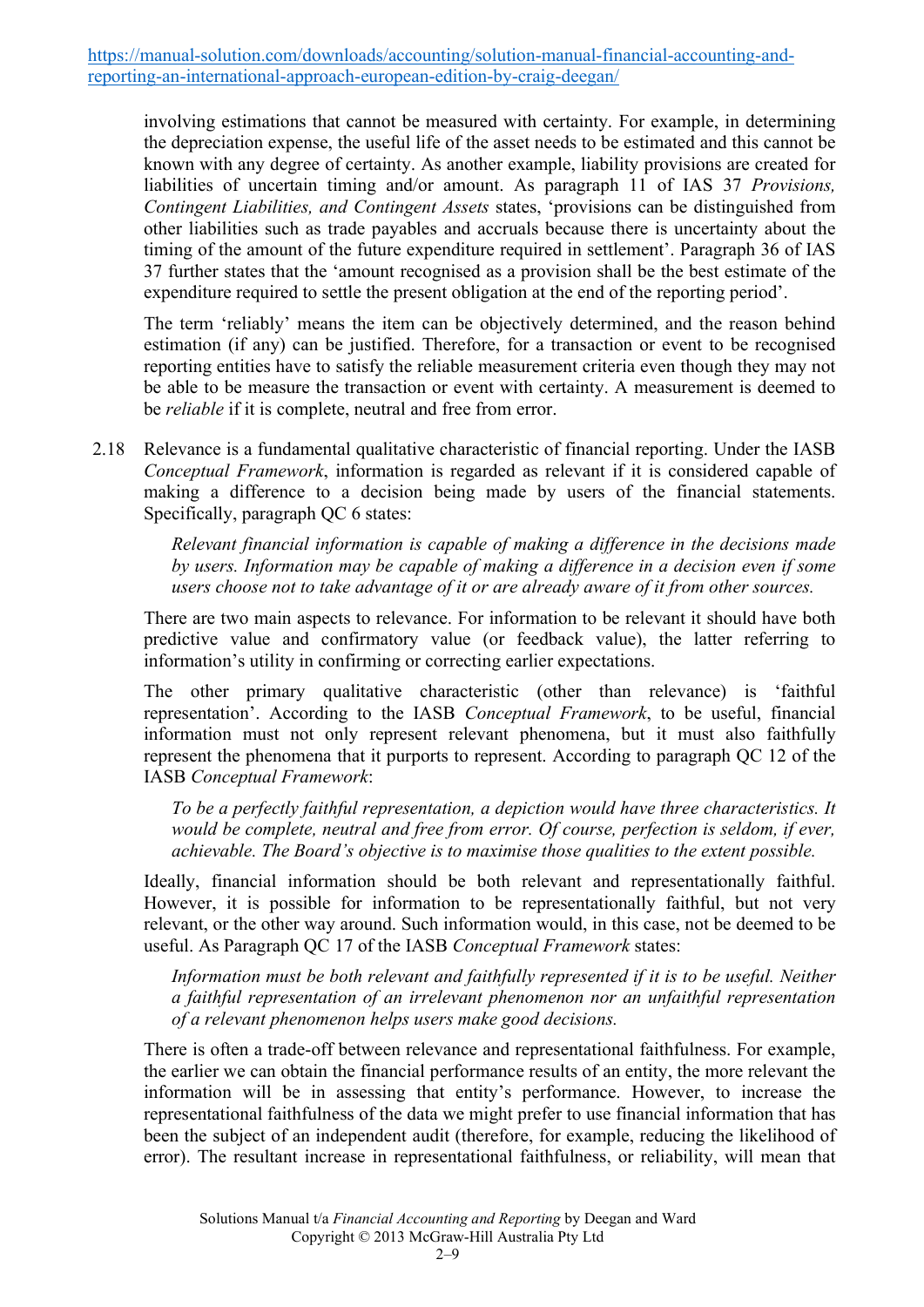we will not receive the information for perhaps 10 weeks after the financial year end, at which point the information will not be quite as relevant because of its 'age'. Therefore, there can, in practice, be a matter of balancing one against the other. However if the data or information severely lacks one of the characteristics of relevance or faithful representation, then that information should not be provided to financial statement readers.

- 2.19 Pages 88 to 92 provide some criticisms of conceptual framework projects, such as the IASB Conceptual Framework. What must be remembered is that different parties will have different views about the need, or otherwise, for conceptual framework projects. Criticisms would include:
	- The definitions of the elements of accounting—with the focus on such attributes as 'control'—tend to exclude the consideration of social costs and benefits generated by a reporting entity (arguably, of course, these are very difficult to measure).
	- According to the IASB Conceptual Framework, the objective of general purpose financial reporting is to 'provide financial information about the reporting entity that is useful to existing and potential equity investors, lenders and other creditors in making decisions about providing resources to the entity'. Anybody who disagrees with the objective—upon which the *Conceptual Framework* is based—will then have problems accepting the balance of the Framework. If we were to believe that general purpose financial reports should also focus on providing information about an entity's ability to support various segments of the community or perhaps to support sustainability related initiatives then we would believe the focus of the Framework is too narrow.
	- Linked to the above point, the determination of whether an entity is a reporting entity (and therefore required to produce general purpose financial statements) should primarily be dependent upon the existence of users who are dependent on general purpose financial statements for information to be used in making and evaluating economic decisions. By operating in the community, the company has a duty to provide information to people influenced by the organisation's activities, regardless of whether the interested parties are making resource allocation decisions.
	- Conceptual frameworks simply reflect a codification of existing practice which tends to describe existing, rather than ideal, practice.
	- Conceptual frameworks are used as a means of legitimising the ongoing existence of the accounting profession (that is, they prescribe characteristics such as objectivity).
	- The IASB Conceptual Framework was very slow to develop.
	- Specific to the IASB Framework, we have now replaced 'revenue' with 'income' as an element of financial statements. Income is to be broken down into 'gains' and 'revenue'. It is anticipated that it will not always be clear whether something should be classified as a 'gain' or 'income' and hence it is questionable whether such a dichotomy is of value.
- 2.20 Materiality is closely tied to the qualitative characteristic of relevance. The IASB Conceptual Framework states that:

Information is material if omitting it or misstating it could influence decisions that users make on the basis of financial information about a specific reporting entity. In other words, materiality is an entity-specific aspect of relevance based on the nature or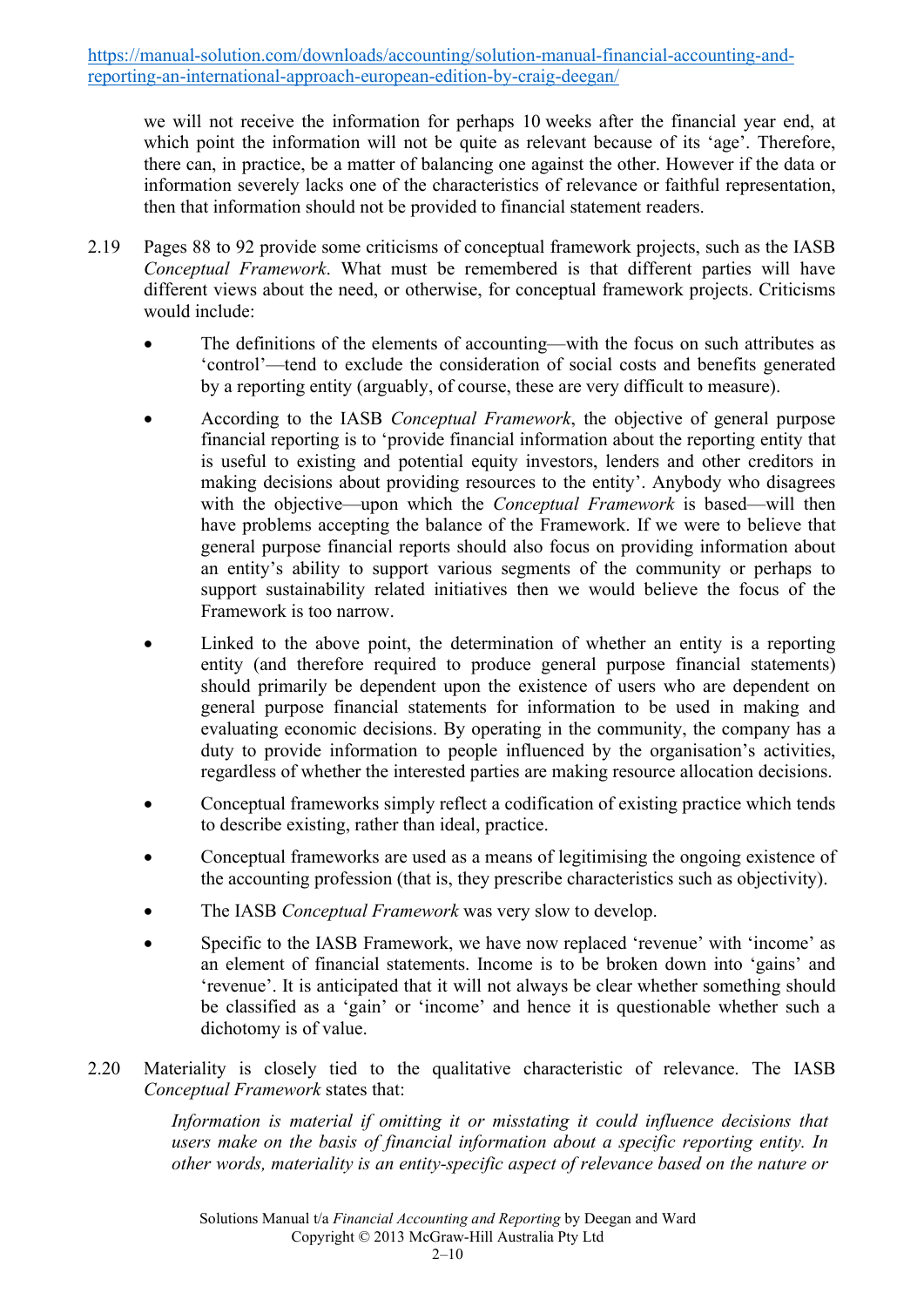> magnitude, or both, of the items to which the information relates in the context of an individual entity's financial report. Consequently, the Board cannot specify a uniform quantitative threshold for materiality or predetermine what could be material in a particular situation.

Assessing materiality is very much a matter of judgment. Generally speaking, if an item of information is not deemed material (which is, of course, a matter of professional judgment), the mode of disclosure or even whether or not it is disclosed at all should not affect the decisions of financial statement readers.

Materiality, by definition, is therefore very economic in nature. Determining whether an item is material is not always a straightforward exercise and it is likely that different financial statement preparers will make different materiality assessments on various items.

In deciding whether an item or an aggregate of items is material, the nature and amount of the items usually need to be evaluated together. It might be necessary to treat as material an item or an aggregate of items that would not be judged to be material on the basis of the amount involved, because of their nature. An example might be where a change in accounting method has taken place that is expected to affect materially the results of subsequent financial years, even though the effect in the current financial year is negligible.

Paragraph 7 of IAS 1 Presentation of Financial Statements states:

Omissions or misstatements of items are material if they could, individually or collectively, influence the economic decisions that users make on the basis of the financial statements. Materiality depends on the size and nature of the omission or misstatement judged in the surrounding circumstances. The size or nature of the item, or a combination of both, could be the determining factor. Assessing whether an omission or misstatement could influence economic decisions of users, and so be material, requires consideration of the characteristics of those users.

Many accountancy firms provide guidance on materiality that relates to certain thresholds to their staff, for example a certain percentage of turnover, total assets or net income. Also the nature of the item is very important. For example, regardless of its size transactions with directors are deemed to be material due to their powerful position within the company and the agency potential that exists.

### Challenging questions

2.21 It is generally assumed that financial statements are regarded as being true and fair if they have been properly prepared in accordance with accounting standards. The true and fair requirement is fundamental to accounting in the UK and in the EU for many years.

Note: The requirement that company and consolidated accounts give a true and fair view is recognised in Article 2 (3) of the  $4<sup>th</sup>$  Company Law Directive and Article 16 (3) of the 7th Company Law Directive issued by the European Commission. Although these two Articles do not apply for accounts required to give a fair presentation in accordance with endorsed IFRS under the IAS Regulation, the true and fair principle underlying them is expressly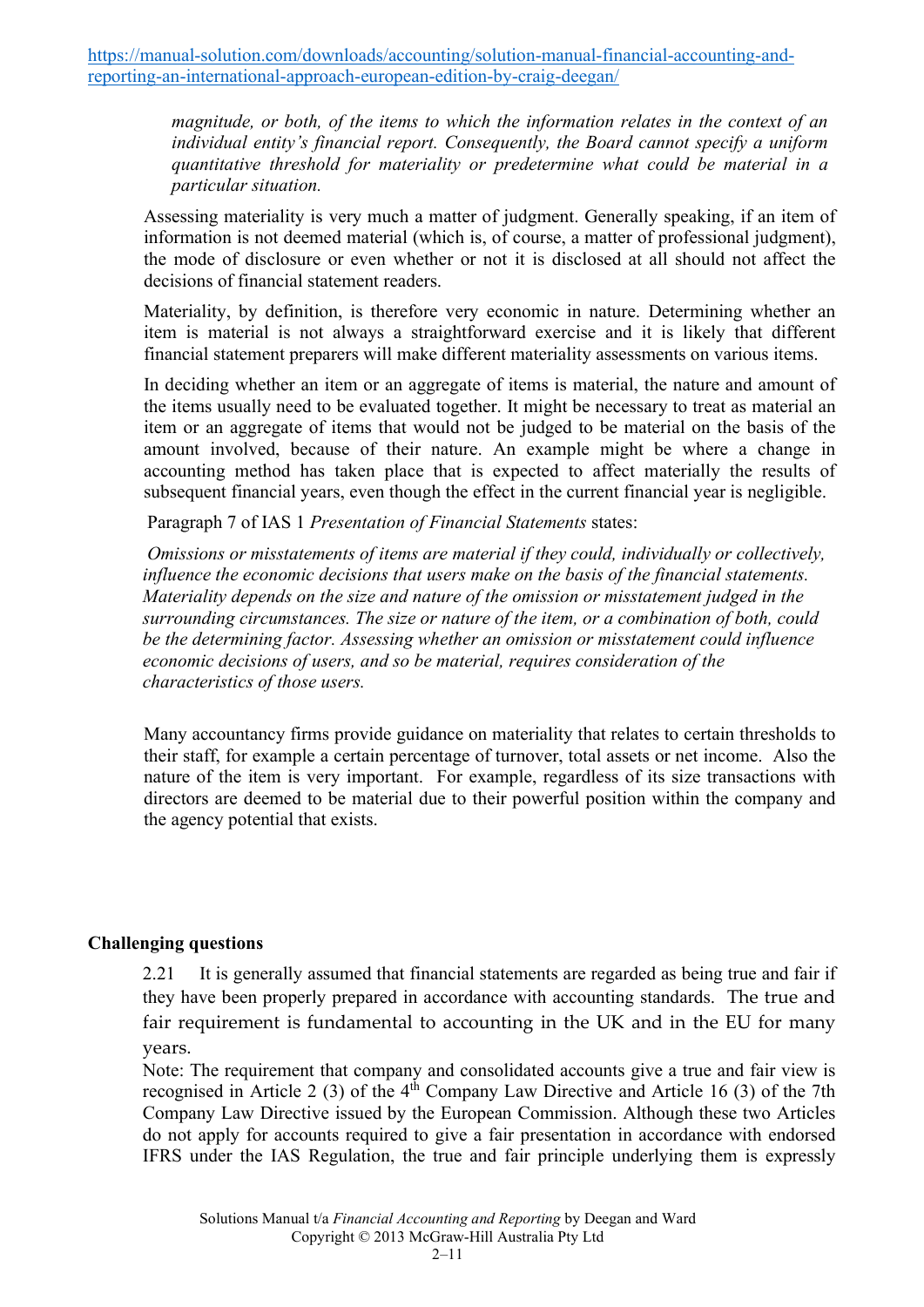recognised in Article 3(2) of the IAS Regulation – no IFRS standard can be endorsed in the EU if it would conflict with the principle set out in those Articles.

However, s393 of the *Companies Act* 2006 enables directors to elect not to comply with an accounting standard if non-compliance is deemed necessary to create true and fair accounts. This is referred to as the 'true and fair override'. Indeed the legislation requires that companies do not approve financial statements unless satisfied that they give a true and fair view. The perspective taken is that in some isolated cases certain accounting standards might not be appropriate for a particular entity and application of the standards might actually make the financial statements misleading.

Numerous writers argued that as the true and fair view requirement is not clearly defined, directors could invoke the 'true and fair override' to justify not complying with particular accounting standards. Livne and McNichols (2009) conducted an empirical investigation into the use of the true and fair override by 1,141 UK companies over the period 1998 to 2002 (their analysis was restricted to 307 due to lack of a control sample). The authors ranked the types of override according to cost, wherein they classed overrides that have the greatest authoritative standing as being the most costly. For example, not complying with UK GAAP would have the highest cost as this is likely to cause conflict with auditors, potential intervention by regulatory bodies, and litigation as well as criticism by various market participants. The benefits may include being able to satisfy debt covenants. The authors suggest that an override is only likely to occur when the benefit outweighs the cost. A lesser cost is an override of UK law to comply with UK GAAP. The authors found that only 19% of the overrides were non-compliance with UK GAAP, the majority being noncompliance with UK law in favour of UK GAAP. The authors found that firms with weaker performance and lower interest coverage ratios are more likely to invoke the more costly override. This conflicts with the argument that the override results in financial statement that portray more true and fair view as successful companies would be equally as likely to invoke the override. This argument did not hold when the weaker override sample was examined. The most common overrides noted in the sample included not depreciating investment properties, goodwill measurement and amortisation and not showing grants amortised in deferred income.

## 2.22 According to the Conceptual Framework (paragraph QC11), an item is material if:

omitting it or misstating it could influence decisions that users make on the basis of financial information about a specific reporting entity. In other words, materiality is an entity-specific aspect of relevance based on the nature or magnitude, or both, of the items to which the information relates in the context of an individual entity's financial report.

In addition, paragraph 7 of IAS 1 Presentation of Financial Statements states:

Omissions or misstatements of items are material if they could, individually or collectively, influence the economic decisions that users make on the basis of the financial statements. Materiality depends on the size and nature of the omission or misstatement judged in the surrounding circumstances. The size or nature of the item, or a combination of both, could be the determining factor.

Assessing whether an omission or misstatement could influence economic decisions of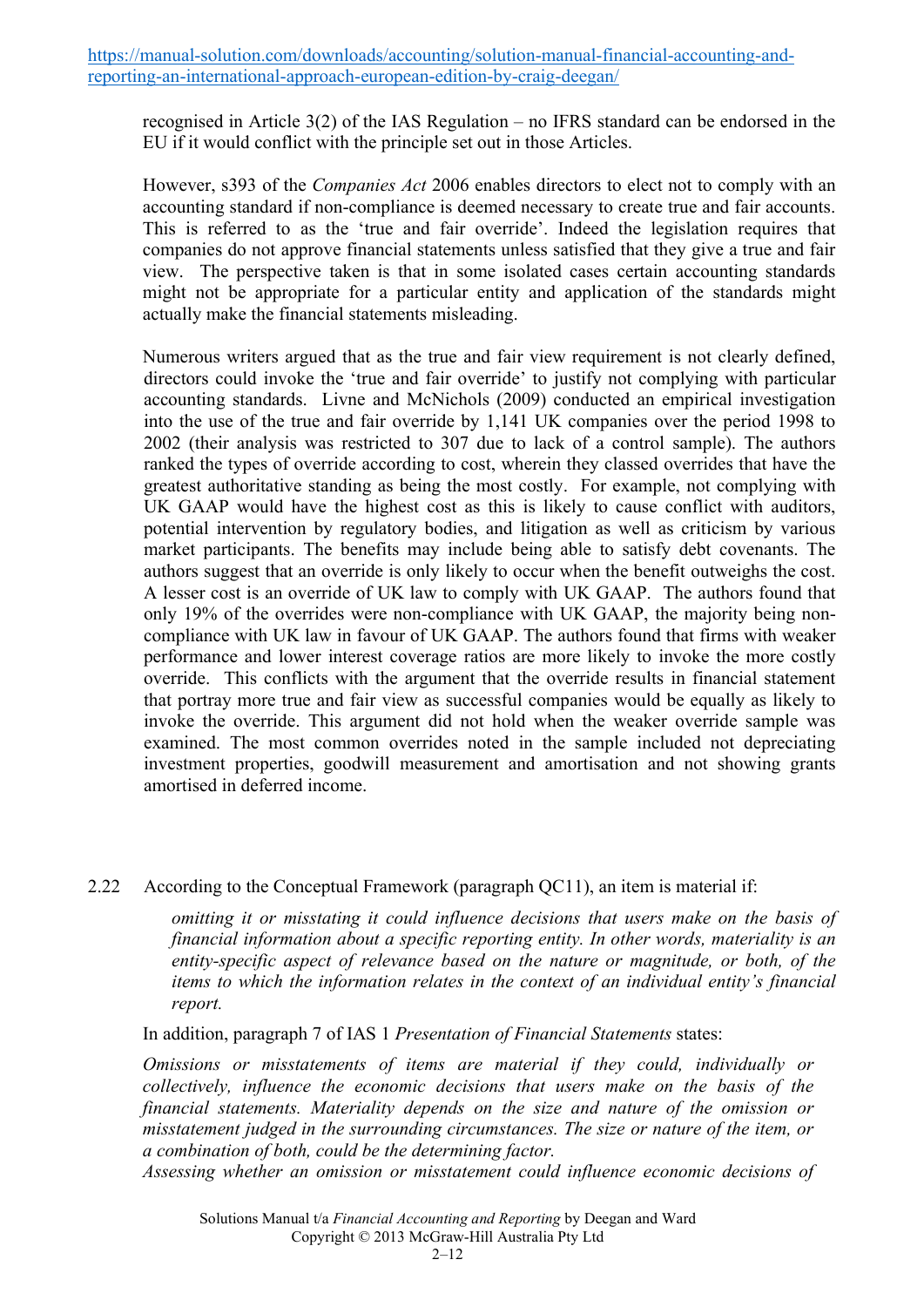users, and so be material, requires consideration of the characteristics of those users.

For financial statements to be considered true and fair, all information of a 'material' nature should be disclosed so that readers of the financial statements are not misled. However, 'materiality' is an assessment calling for a high degree of professional judgment. It is not possible to give a definition of 'material' that covers all circumstances.

When considering materiality in the context of the statement of financial position the amount of an item should be compared to the total asset or liability amount, the net asset figure and the total equity balance.

When considering materiality in the context of the statement of profit and loss/statement of comprehensive income comparison should be made to the net profit figure and the overall income or expense account to which the transaction/item related.

When considering materiality in the context of the statement of cash flows comparison should be made to the overall net cash flow from the particular heading to which the item/transaction relates (operating, investing or financing activity).

In all instances the nature of the item should also be considered.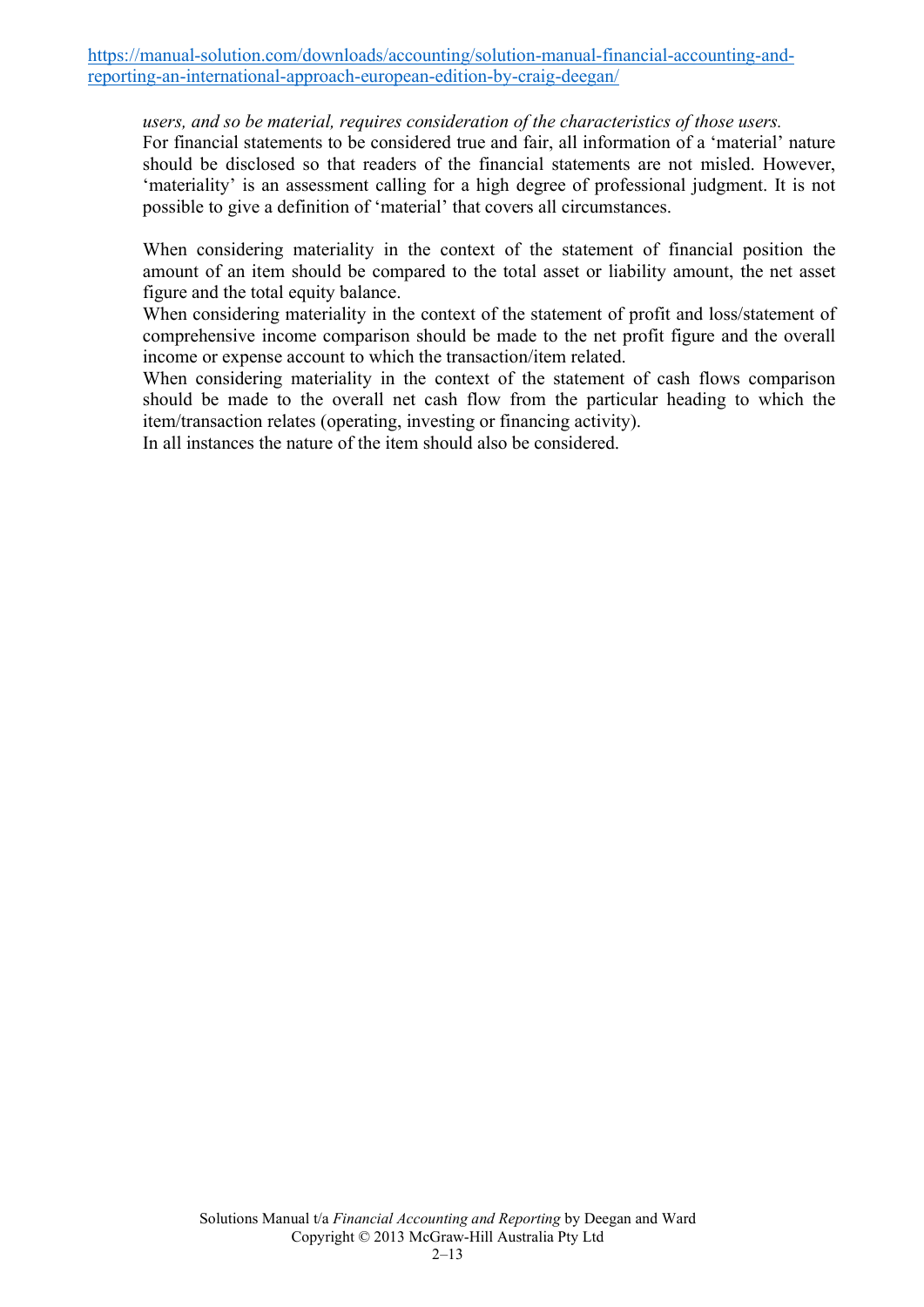2.23 In answering this question we must consider the definitions of liabilities and equity provided in the Conceptual Framework. In terms of the contents of the Conceptual Framework, if the loan is repayable on demand then the entire amount would be recorded as a liability. If, by contrast, the intention is to make the loan available indefinitely and the repayment is not deemed to be probable then the advance of funds might be considered to be more in the nature of a contribution, and as such, the 'loan' would be considered to be equity. However, whilst the above treatment is consistent with the *Conceptual Framework*, accounting standards that specifically deal with a particular issue will tend to override the Conceptual Framework. Whilst not covered in this chapter, IFRS 9 Financial Instruments would tend to classify the above item as a financial liability.

The classification of an item as debt or equity in turn has implications for any associated distribution. If an item is deemed to be a liability then associated payments (other than the repayment) will be deemed to be of the nature of an interest expense. Conversely, if an item is deemed to be equity, then any distributions would be of the nature of a distribution, such as dividends.

2.24 An entity becomes a reporting entity when users are said to exist who do not have access to information relevant to decision making and who are judged to be dependent on general purpose financial reports (GPFRs), the entity is deemed to be a reporting entity.

Given the total gross assets ( $\pounds$ 4 million) and total revenue ( $\pounds$ 11 million) it could be argued that relative to many other organisations, such an organisation would not have economic or political influence and as such is unlikely to be a reporting entity. However, the organisation does have 54 full-time employees who are not shareholders and therefore might not have access to information about the financial position and performance of the organisation. Based on this information, this entity would probably not be considered to be a reporting entity, and hence would not need to release general purpose financial statements (that is, financial statements that comply with accounting standards and conceptual framework requirements). However, Riblash is a Plc and as such will have external investors and potential investors therefore must comply with accounting standards and the conceptual framework.

Whilst the reporting entity concept is based on professional judgment, and perceptions about user needs, legislation provides a different approach to reporting providing tiered bands to legally classify entities as small, medium or large and this occurs whether they are public or private limited companies. Disclosure requirements also differ if the entity is public or private owned. Small private companies would typically not be considered to be reporting entities, as it is assumed that most people who require financial information about such an entity will be in a position to specifically demand it. Legislation as opposed to the Conceptual Framework, has more objective criteria for determining when a company is required to provide financial statements that comply with accounting standards. The European Commission (Department of Enterprise and Industry) and legislation such as the Companies Act 2006 set criteria that relate to measures such as gross income, value of total assets and number of employees. Specifically, a company is deemed to be a small private company, and therefore subject to fewer disclosure requirements than 'medium and large sized private companies' if it meets two or more of the following tests:

- Gross operating revenue for the financial year of less than £10 000 000.
- Gross assets at the end of the financial year of less than £10 000 000.
- Less than 50 full-time-equivalent employees.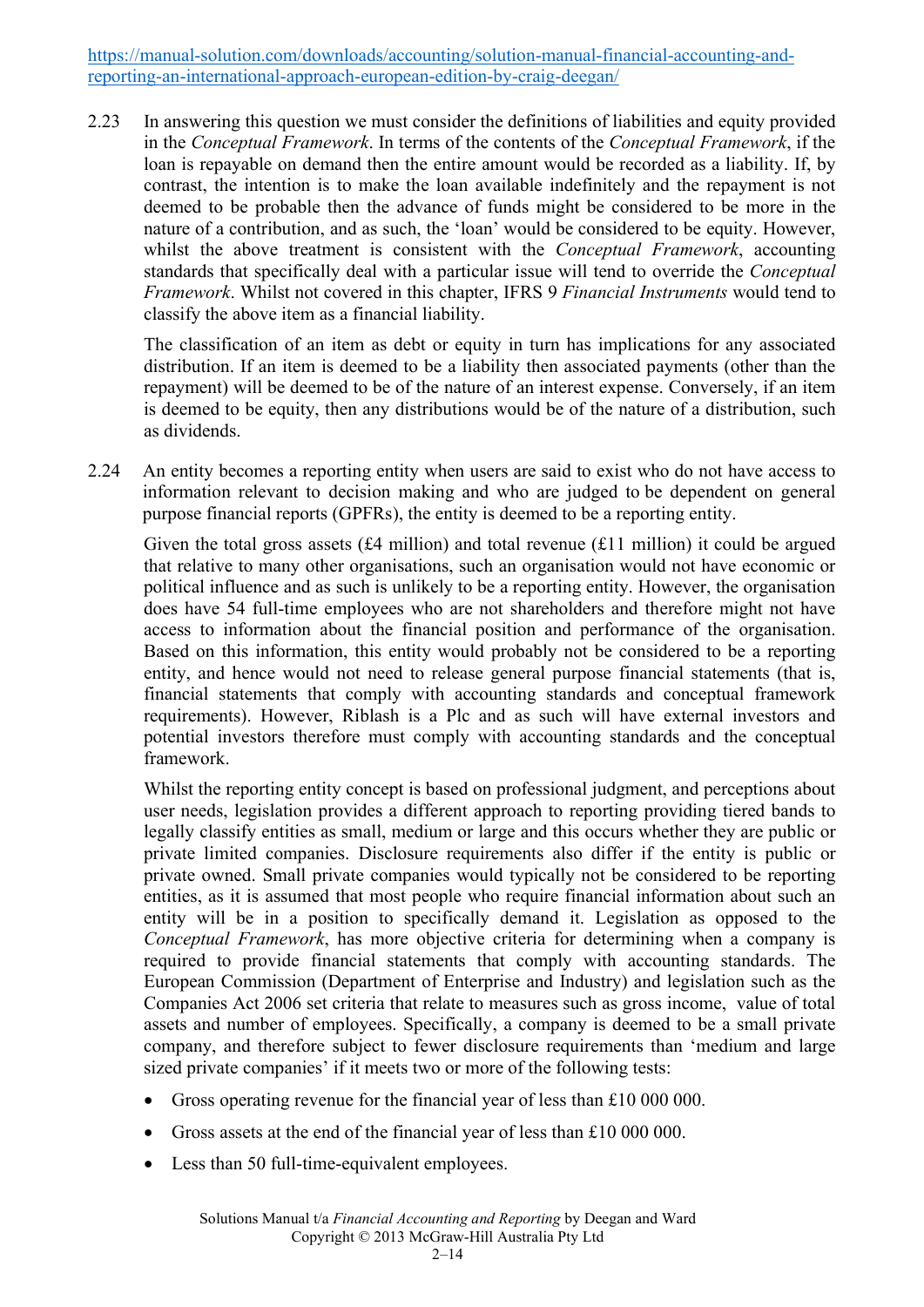Ripslash Plc meets two of the above tests and therefore would be deemed to be a large public company and therefore would be subject to relatively extensive disclosure requirements.

- 2.25 The *Conceptual Framework* defines an asset as 'a resource controlled by the entity as a result of past events and from which future economic benefits are expected to flow to the entity'. This definition identifies three key characteristics:
	- 1. There must be a future economic benefit.
	- 2. The reporting entity must control the future economic benefits.
	- 3. The transaction or other event giving rise to the reporting entity's control over the future economic benefits must have occurred.

As indicated in the above definition of an asset, a resource must be controlled before it can be considered to be an 'asset'. It is generally accepted that individuals cannot be 'controlled' and this in itself would preclude employees from being recognised as assets of the entity for financial reporting purposes.

In addition to defining an asset, we also need to consider when we should recognise the existence of an asset. The Conceptual Framework specifically addresses the recognition of assets, and provides that:

An asset is recognised in the balance sheet when it is probable that the future economic benefits will flow to the entity and the asset has a cost or value that can be measured reliably.

Arguably, it would be very difficult to measure the future economic benefits an individual would be expected to generate. Hence, apart from issues associated with 'control', 'measurability problems' would also tend to preclude the recognition of employees as assets.

2.26 The term general purpose financial statements refers to financial statements that comply with the conceptual framework, accounting standards and other generally accepted accounting principles and are released by *reporting entities* to satisfy the information demands of a varied cross-section of users. These reports can be contrasted with special purpose financial statements, which are provided to meet the information demands of a particular user or group of users. General purpose financial statements are defined in as the IASB Conceptual Framework as "those financial statements intended to meet the needs of users who are not in a position to require an entity to prepare reports tailored to their particular information needs".

If an entity is not deemed to be a 'reporting entity' then it will not be required to produce GPFSs; that is, it will not necessarily be required to comply with accounting standards. The determination of whether users are dependent upon GPFSs for the purposes of making and evaluating resource allocation decisions (that is, whether an entity is a reporting entity) requires professional judgment. Where dependence is not readily apparent, factors that may indicate whether the entity is a 'reporting entity' include the separation of management from those with an economic interest in the entity, the economic or political importance/influence of the entity to/on other parties and the financial characteristics of the entity.

(a) ABC Pty Ltd is a small proprietary company with two shareholders. In this case, management is not separated from economic interest as Mr and Mrs ABC are involved in the day-to-day operations. The only 'user' appears to be The Bank,